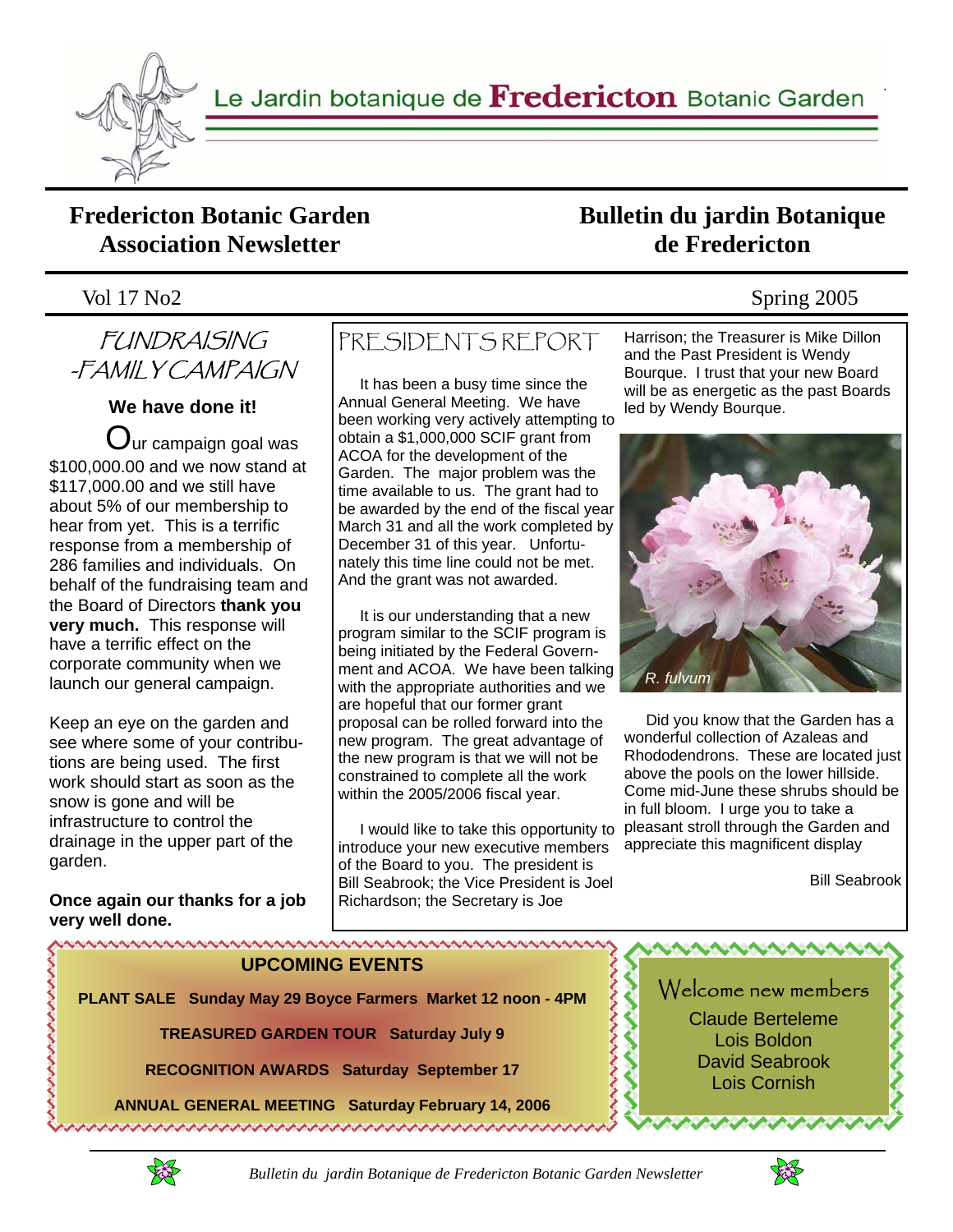## Garden Notes

from Richard Tarn Site Development Committee

 As I write this in mid April a few crocus behind the Resource Centre are in bloom, and the February Daphne (Daphne mezereum) is in bloom in the shrub bed close to the road. The daffodils that did so well last spring in the area below the River Valley Kiosk should be worth watching for in the weeks ahead. So another Garden season gets underway.

 It will be easier to find your way around the Garden this summer than

ever before. Twenty seven directional signs, in the same colours as the Botanic Garden sign on Prospect Street, and with our Canada Lily logo, will be appearing on the posts installed at critical locations last fall. Also in preparation are interpretive signs to provide brief

*Daphne mezereum*

descriptions of some existing Garden features and to describe planned features including the Children's Garden and the Rose Garden.

 The FBGA has again applied for summer student grants under the federal and provincial student employment programs. We hope to have at least two students on site who will be working with City of Fredericton staff to keep the Garden looking its best and to work on some improvements.

 More opportunities are being offered to members this summer to help in selected areas. We are inviting members to help take care of our roses. The roses, especially those in two beds along the road, are in great need of attention following a period of no pruning. If you a rose specialist or if you are keen to learn we will be pleased to see you on Friday, April 29, starting at 1:00 pm, or on Saturday, May 14, also starting at 1:00 pm, when Jane Seabrook will be leading the work group.

 We hope to have other special work groups during the summer. We will be using e-mail as one means of contacting members about such activities. If you do not have e-mail and wish to receive this type of information, please call the FBGA office (452-9269) or myself (Richard Tarn, 450-8885) to have your name added to our phone contact list.

 Enjoy the Garden this summer and visit regularly to keep up with the changes . . . and encourage your friends to do the same.

### Talks in the Garden

 On Thursday, May 5 @ 7:30 pm the Talk will be on "feature" plants in the upcoming Botanic Garden Sale. Daylilies are one of the feature plants this year, as well as the plants for a Blue Theme Garden. Ruth Muldrew, who gave an interesting and informative talk on daylilies in January, will again share her enthusiasm for daylilies.

 Brian Parker, a landscape architect, and Chairman of the Botanic Garden Plant Sale, will share his expertise on how to have a Blue Theme Garden, and he will also speak about the other feature plants of the Sale at the end of May.

 On Saturday afternoon, May 7th, you have an opportunity to view spring wild flowers in their natural setting. Jessica Robinson lives in Keswick Ridge which has a unique micro-climate where spring wild flowers flourish. She has graciously invited us to view these flowers, and John Goltz, who has studied the flora of this area, will be our guide.

 To partake in this interesting afternoon - come to the Botanic Garden Centre off Cameron Court at 1:30 pm for possible car pooling.

 If you wish to proceed directly - it is where you see a sign on the right hand side of the Keswick Ridge Road saying, "Robinson Tree Farm." We look forward to an interesting afternoon.

 The annual June tour of the Botanic Garden will be on Thursday, June 9th at 7 pm. The tour will start at the top of the Garden, so please use the Prospect

Street entrance, where there is available parking. We are fortunate that Dr. Richard Tarn will again be our guide. Richard has been a very active participant in all the Garden planning since its inception, and so has a thorough knowledge of the Garden.

 Please mark your calendars and note the different times.

 Thursday, May5 @ 7:30 pm - Botanic Garden building off Cameron Court. Saturday, May 7th @ 1:30 pm at the Botanic Garden building parking lot off Cameron Court.

Thursday, June 9th @ 7 pm, top of the Botanic Garden, use Prospect Street entrance.

# Maples

#### By Jane Seabrook

 Maples provide wonderful fall colour and shade for our gardens. Many of our five native tree's are rather large for small gardens, but if you have some space, they are very rewarding. The Spring Plant Sale will have some Red Maples (*Acer rubrum*) for sale, but don't plant Red Maples near horse pastures

as they are toxic to horses. The Red Maple occasionally hybridizes with another native maple, the Sugar Maple (*Acer saccharinum*) where the two parents co-exist.

 For small gardens why not try the Amur Maple (*Acer ginnala*)

which is from northeastern China and Japan and is tough with lovely fall colour and very winter hardy. An alternative small maple for gardens is the Asian Tartariam Maple (*Acer tartaricum*) which is also small (15 20 ft) and very tough.

Continued page 4





*Acer rubrum*



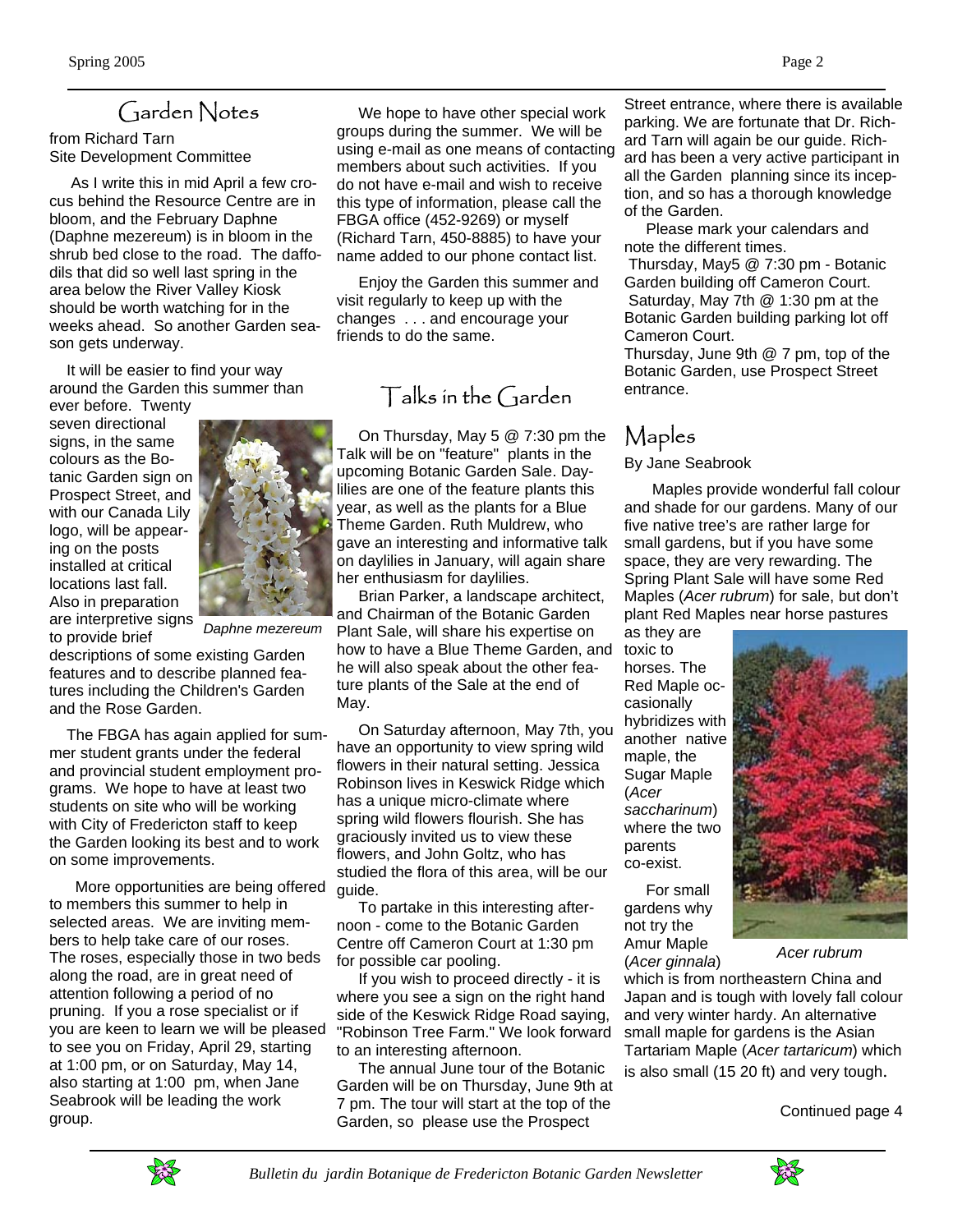### WIN a new screen tent!!! HELP US FIND NEW MEMBERS!!!!

All new members joining from Jan 1 until mid July will have their name entered in a draw for a beautiful screen tent. This would be a great addition to any back yard - enjoy those long summer evenings without the annoyance of mosquitoes, blackflies, etc.

Give a gift membership to a new member and your name will also be entered (once for each new membership) along with the new member's name.



Increase your chances of winning this fabulous prize by finding a dozen friends or relatives who are interested in the Botanic Garden and would like to support us by joining. Remember, memberships are a good bargain, and provide a 10% discount at many garden outlets

### Membership Committee

 Spring gardening season is finally here!!! When shopping for garden supplies or plants - do not forget to ask for your 10% discount (as a member of FBGA) before a purchase is rung up at participating garden supply outlets, such as Capital Landscape, Cornhill Nursery, Country Garden Co-op, Currie's Greenhouses, Green Village, Kent's Garden Centre, Scott's, and Wetmore's. Please note that we now have a new place offering members a discount - Currie's Greenhouses in Douglas. We would like to express our appreciation to Currie's Greenhouses, and the other suppliers, who have made your membership more valuable!!!

 We are planning improvements to our booth and to the FBGA Boutique at the Plant Sale, and will have some additional items for sale. Lapel pins were introduced two years ago, and will be available again this year. If you do not yet have yours, be sure to look at them. Last year Janis Boston created some inexpensive and attractive gardener's utility belts for us, and packages of stretchy tomato plant ties. There were even some packages of cards based on

garden photographs, and hand made jewelry. This year there are some additional exciting new items - including some bags from Mexico, and batteryoperated bug zappers for those pesky mosquitoes etc.!!! So come and browse our "FBGA Boutique" while you are taking advantage of the sale!! We would like to find a catchy new name for the boutique - if you have an idea, please send it in.

 And do not forget that the sale is an excellent time to renew your membership for an additional year. We will have a draw for an attractive basket of garden  $\mathbb L$ supplies for those renewing during the Plant Sale. Don't miss out on this!!

 New members will have their name entered in a draw for a beautiful and roomy screen tent. If you bring a friend to the sale, please encourage them to become a member so that they can share in the advantages of membership - and we will put your name in the draw too if the friend joins. The draw will take place at the Treasured Garden Tour in July

For some time now our memberships  $\frac{1}{2}$ have been hovering at just around 300. Lets work together to raise the total by

50 members this year. (More would be even better!!) Please consider giving a friend a gift membership this spring again, both your name and the friend's would be entered in the draw.!

 Submitted by FBGA Membership committee (Nancy Beltrandi, Janis Boston, Wendy Bourque, Karen Cook, Melaine Duchastel, and Lucy Dyer )

## Silent Auction –thank you

 The FBGA 's seventh Silent Auction was held at Le Centre communitaire Sainte-Anne this year. It was just a perfect setting for all the items that were donated, and especially nice because it was surrounded with Lynda Rae Burke's lovely art exhibit on the walls. We realized \$1,072.00 this year. Not as much as some years, but perhaps the change of venue accounted for the low attendance.

 We do want to thank the members and friends who did attend. Your presence was greatly appreciated, and very valuable. We also want to thank all the people who donated such wonderful items for us to bid on. So thank you very much to: Joyce and John Astle, Pat Mason, Gwen Herbin, Genevieve Laloux, Green Village, Carol Wakeham, Charlie Fullarton, Bill and Jane Seabrook, Jim and Betty Nicholson, Thea Visbach, Rudy Stocek, Avis Bruce, Carolyn Atkinson, Katherine Crawford, Kit Everett, Lucy Dyer, Katie Fitz Randolph, George Strunz, James Terry, Graham Allen, Nancy Beltrandi, William T. (Bill) Walker, Joy Belyea, Lynda Rae Burke, Henry DeJong, Eleanor Methven, Marie Wilcox, Doreen Wallace, Isabelle and Dugas Richford, Carol Bray, Wayne Beckett, Nadia and Michael Khoury, Mary Pugh, Carol Anne Daigle, Louis-Philippe and Cecile Albert, and all those who remain anonymous but who gave generously. Thank you.